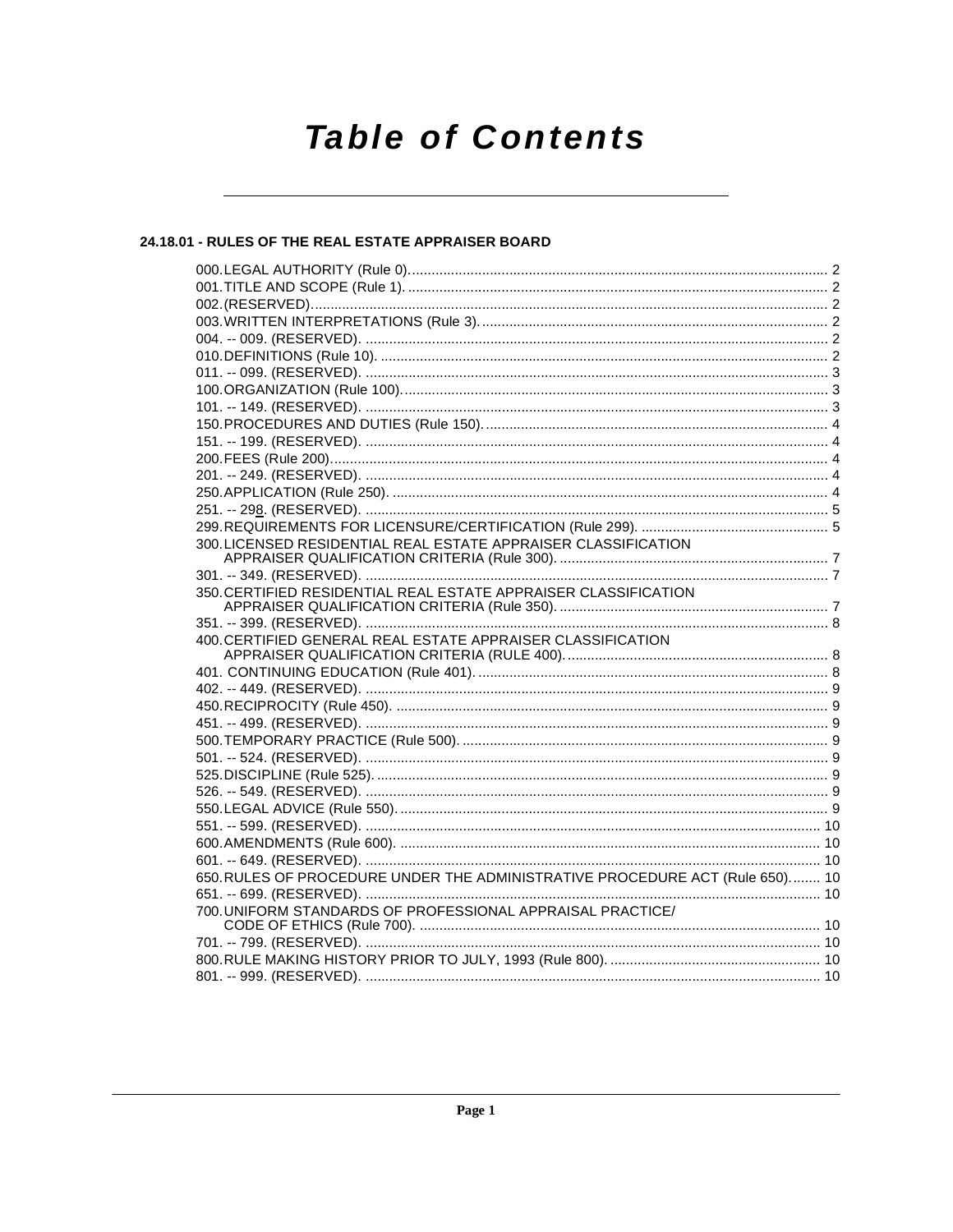#### **IDAPA 24 TITLE 18 Chapter 01**

# **24.18.01 - RULES OF THE REAL ESTATE APPRAISER BOARD**

#### <span id="page-1-1"></span><span id="page-1-0"></span>**000. LEGAL AUTHORITY (Rule 0).**

These rules are hereby prescribed and established pursuant to the authority vested in the Real Estate Appraiser Board by the provisions of Section 54-4106, Idaho Code. (7-1-93)

#### <span id="page-1-2"></span>**001. TITLE AND SCOPE (Rule 1).**

These rules shall be cited as IDAPA 24.18.01, "Rules of the Real Estate Appraiser Board". (7-1-97)

#### <span id="page-1-3"></span>**002. (RESERVED).**

#### <span id="page-1-4"></span>**003. WRITTEN INTERPRETATIONS (Rule 3).**

The board may have written statements which pertain to the interpretation of the rules of this chapter. Such interpretations, if any, are available for public inspection and copying at cost in the main office of the Bureau of Occupational Licenses. (7-1-93)

#### <span id="page-1-5"></span>**004. -- 009. (RESERVED).**

#### <span id="page-1-12"></span><span id="page-1-6"></span>**010. DEFINITIONS (Rule 10).**

The definitions numbered one through twelve  $(1-12)$ , appearing at Section 54-4104, Idaho Code are incorporated herein by reference as if set forth in full.  $(7-1-93)$ herein by reference as if set forth in full.

<span id="page-1-7"></span>**01.** Advisory Committee. A committee of state certified or licensed real estate appraisers appointed by the board to provide technical assistance relating to real estate appraisal standards and real estate appraiser experience, education and examination requirements that are appropriate for each classification of state certified or licensed real estate appraiser. (7-1-93)

<span id="page-1-8"></span>**02. Appraisal Foundation**. The Appraisal Foundation means the Appraisal Foundation established on November 30, 1987, as a not-for-profit corporation under the laws of Illinois. (7-1-97)

<span id="page-1-10"></span>**03. Appraiser Qualifications Board**. Appraiser Qualifications Board of the Appraisal Foundation es the qualifications criteria for licensing, certification and recertification of appraisers. (7-1-97) establishes the qualifications criteria for licensing, certification and recertification of appraisers.

<span id="page-1-9"></span>**04. Appraisal Standards Board**. The Appraisal Standards Board of the Appraisal Foundation develops, publishes, interprets and amends the Uniform Standards of Professional Appraisal Practice (USPAP) on<br>behalf of appraisers and users of appraisal services. (7-1-97) behalf of appraisers and users of appraisal services.

**05. Bureau**. The Bureau of Occupational Licenses, Department of Self-Governing Agencies as established by Section 67-2601, Idaho Code. (7-1-93)

**06. Chief**. The Bureau Chief of the Bureau of Occupational Licenses as established by Section 67- 2602, Idaho Code. (7-1-93)

<span id="page-1-14"></span><span id="page-1-11"></span>**07.** Classroom Hour. Fifty (50) minutes out of each sixty (60) minute hour. (7-1-93)

**08. Field Real Estate Appraisal Experience**. Personal inspections of real property, assembly and analysis of relevant facts, and, by the use of reason and the exercise of judgement, formation of objective opinions as to the market or other value of such properties or interests therein and preparation of written appraisal reports or other memoranda showing data, reasoning, and conclusion. Professional responsibility for the valuation function is essential. (7-1-93)  $e$ ssential.  $(7-1-93)$ 

<span id="page-1-13"></span>**09. FIRREA**. Title XI, Financial Institutions Reform, Recovery and Enforcement Act of 1989 was designed to ensure that more reliable appraisals are rendered in connection with federally related transactions.

(7-1-93)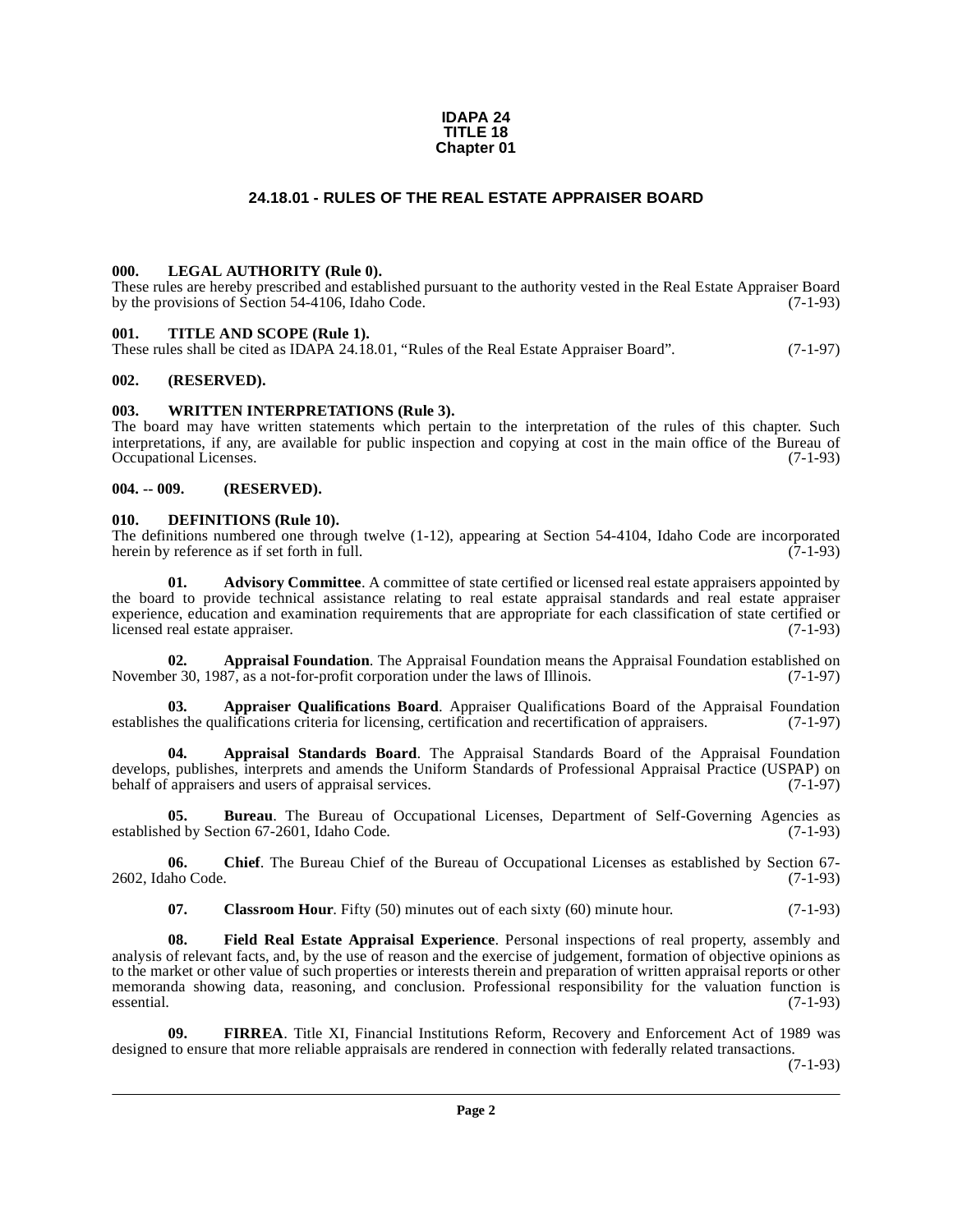<span id="page-2-5"></span>**10. Nationally Recognized Appraisal Organization**. An appraisal organization which is a member of The Appraisal Foundation. (7-1-93)

<span id="page-2-8"></span>**11. Real Estate**. In addition to the previous definition in Section 54-4104(7), Idaho Code will also mean an identified parcel or tract of land, including improvements, if any. (7-1-93)

**12. Real Property**. In addition to the previous definition in Section 54-4104(8), Idaho Code will also e or more defined interests, benefits, or rights inherent in the ownership of real estate. (7-1-93) mean one or more defined interests, benefits, or rights inherent in the ownership of real estate.

<span id="page-2-11"></span><span id="page-2-10"></span><span id="page-2-9"></span>**13. Residential Unit**. Real estate with a current highest and best use of a residential nature. (7-1-93)

**14. Specialized Appraisal Services**. Services which include situations in which an appraiser is employed or retained to provide appraisal services that do not fall within the defined term "appraisal assignments". Specialized appraisal services relate to the employer's or client's individual needs or investment objectives and commonly include specialized marketing and financing studies as well as analysis, opinions, and conclusions rendered in connection with activities such as real estate brokerage, mortgage banking, and real estate counseling, including real estate tax counseling. including real estate tax counseling.

<span id="page-2-12"></span>**15. Uniform Standards of Professional Appraisal Practice**. Those uniform standards adopted by the Appraisal Foundation's Appraisal Standards Board. These standards may be altered, amended, interpreted, supplemented, or repealed by the Appraisal Standards Board (ASB) from time to time. (7-1-97) supplemented, or repealed by the Appraisal Standards Board  $(ASB)$  from time to time.

#### <span id="page-2-0"></span>**011. -- 099. (RESERVED).**

#### <span id="page-2-7"></span><span id="page-2-1"></span>**100. ORGANIZATION (Rule 100).**

<span id="page-2-4"></span>**01. Board Name**. In accordance with Idaho Statutes, the name of this Board shall be the Idaho Real Estate Appraiser Board, hereafter called the Board. Whenever reference is made to "Law," the same shall refer to the Laws of the state of Idaho.

**02. Organization Of Board**. At the first meeting of each year, the Board shall organize and elect from its members a Chairman, Vice Chairman, and Secretary who shall assume the duties of their respective offices immediately upon such selection.

#### <span id="page-2-6"></span><span id="page-2-3"></span>**03. Board Members And Duties**. (7-1-93)

a. Chairman - The Chairman shall be a voting member of the Board, and when present preside at all meetings, appoint with the consent of the Board all committees, and shall otherwise perform all duties pertaining to<br>the office of Chairman. The Chairman shall be an ex-officio member of all committees. (7-1-93) the office of Chairman. The Chairman shall be an ex-officio member of all committees.

b. Vice-Chairman - The Vice Chairman shall, in the absence or incapacity of the Chairman, exercise the duties and possess all the powers of the Chairman. (7-1-93)

c. Secretary - The Secretary of the Board shall keep an accurate record of the proceedings at the meetings of the Board, he/she shall cause a copy of the minutes of the previous meeting to be sent to all members of the Board at least fifteen (15) days prior to the next regular meeting of the Board, he/she shall receive correspondence directed to the Board, and he/she shall cause answers to be written in behalf of the Board. (7-1-93)

Executive Secretary - The Chief of the Bureau of Occupational Licenses shall be the acting Executive Secretary of the Board and all records of the Board shall be in the charge of the Executive Secretary. The office of the Executive Secretary shall provide such clerical assistance as may be required by the Board. He shall be an advisor to the Board, without membership status. (7-1-97)

# <span id="page-2-2"></span>**101. -- 149. (RESERVED).**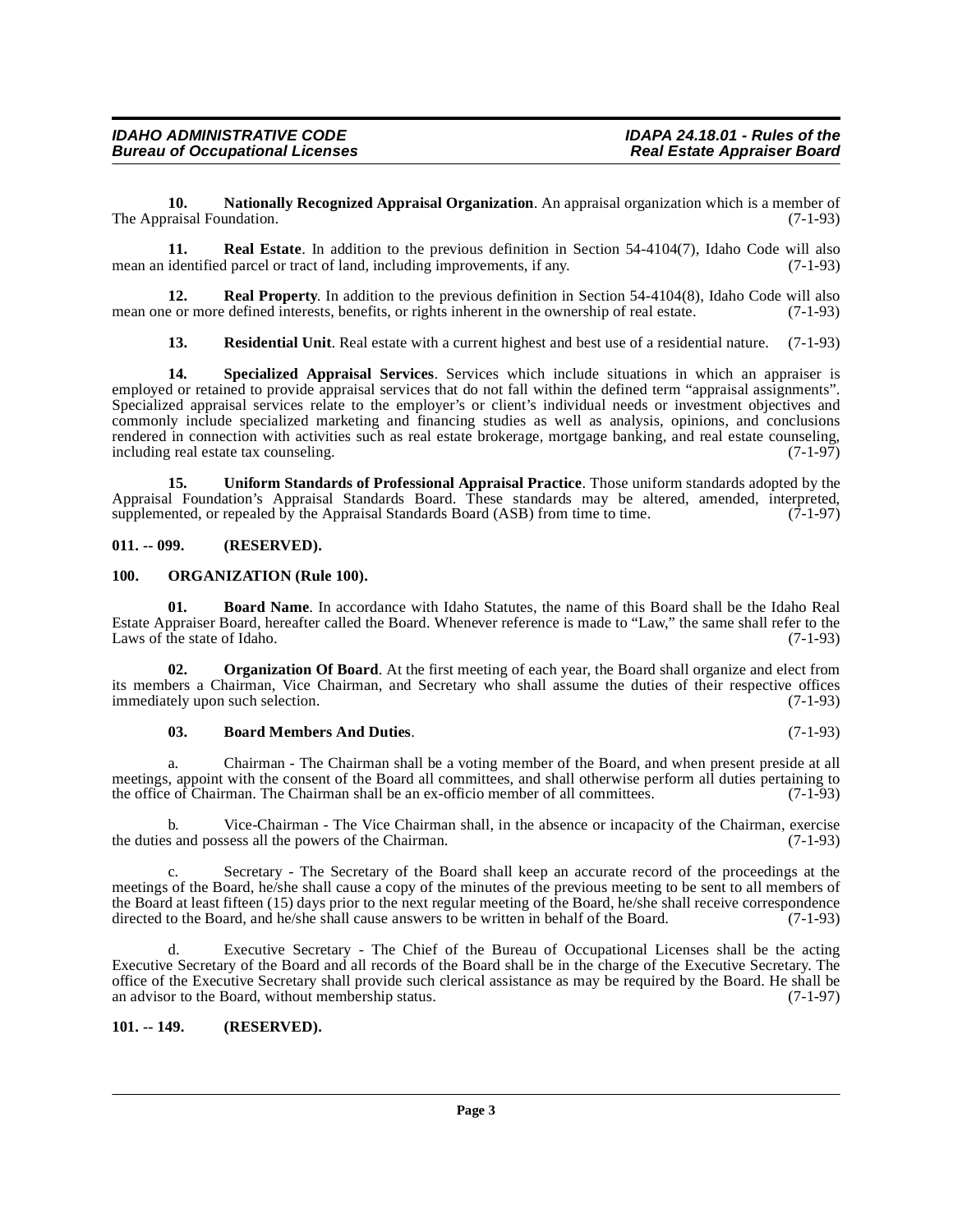#### <span id="page-3-17"></span><span id="page-3-0"></span>**150. PROCEDURES AND DUTIES (Rule 150).**

**01. Meetings**. The Board shall meet at least four (4) times annually and at such other times as requested by the Board or its chairman. (7-1-93)

<span id="page-3-20"></span>**02.** Voting - A Quorum Shall Be Three Board Members. A majority vote of the quorum present considered the action of the Board as a whole. (7-1-97) shall be considered the action of the Board as a whole.

#### <span id="page-3-1"></span>**151. -- 199. (RESERVED).**

#### <span id="page-3-12"></span><span id="page-3-2"></span>**200. FEES (Rule 200).**

<span id="page-3-16"></span>Fees are established in accord with Section 54-4113, Idaho Code as follows: (7-1-93) **01. Application**. Application for qualification - two hundred fifty dollars (\$250). (3-30-01) **02. Original Certification/License**. Original Certification/License - one hundred twenty-five dollars  $(3-30-01)$  (3.30-01) **03.** Certification/License Renewal. Certification/License renewal - two hundred fifty dollars (\$250\*).  $(3-30-01)$ 

**04.** Reinstatement. Reinstatement fees are as provided in Section 67-2614, Idaho Code - twenty-five dollars (\$25). dollars (\$25). (7-1-93)

- <span id="page-3-18"></span><span id="page-3-8"></span><span id="page-3-7"></span>**05. Duplicate Certificate/License**. Duplicate Certificate/License - twenty-five dollars (\$25). (7-1-93)
- <span id="page-3-14"></span>**06. History Record**. History record - twenty-five dollars (\$25). (7-1-93)
- <span id="page-3-15"></span><span id="page-3-5"></span>**07. Application For Reciprocity**. Application for reciprocity - two hundred fifty dollars (\$250\*). (3-30-01)

**08. Original Certification/License Via Reciprocity**. Original Certification/License via reciprocity - lred twenty-five dollars (\$125<sup>\*</sup>). (3-30-01) one hundred twenty-five dollars  $(\$125*)$ .

<span id="page-3-19"></span><span id="page-3-9"></span>**09. Temporary Permit**. Temporary permit - one hundred dollars (\$100). (7-1-93)

**10. Examination And Reexamination Fees**. Examination and Reexamination fees will be calculated based on the actual cost of the examination. Successful applicants will be notified of the fees at the time they are scheduled for examination. (7-1-97) scheduled for examination.

<span id="page-3-11"></span><span id="page-3-10"></span>**11. Fees Are Non-Refundable**. Fees are non-refundable. (7-1-93)

**12. Fees Followed By "\*" Means**. Proposed fees for these categories marked with an asterisk include an estimated twenty five dollars (\$25) to be submitted by the state to federal government. Title XI, Section 1109 requires each state to submit a roster listing of state certified/licensed appraisers to the Appraiser Subcommittee "no less than annually". The state is also required to collect from such individuals who perform appraisals in federally related transactions an annual registry fee of "not more than twenty five dollars (\$25)", such fees to be transmitted by the state to the federal government on an annual basis. (7-1-93)

#### <span id="page-3-3"></span>**201. -- 249. (RESERVED).**

#### <span id="page-3-6"></span><span id="page-3-4"></span>**250. APPLICATION (Rule 250).**

<span id="page-3-13"></span>**01. Filing Application With Supporting Documents And Fees**. Any person desiring to apply for certification/licensure must submit a completed application with required supporting documents and appropriate fees to the Bureau of Occupational Licenses at its official address. After the qualifications have been reviewed/verified and approved by the Board, the applicant will receive the pre-approved examination application and must submit the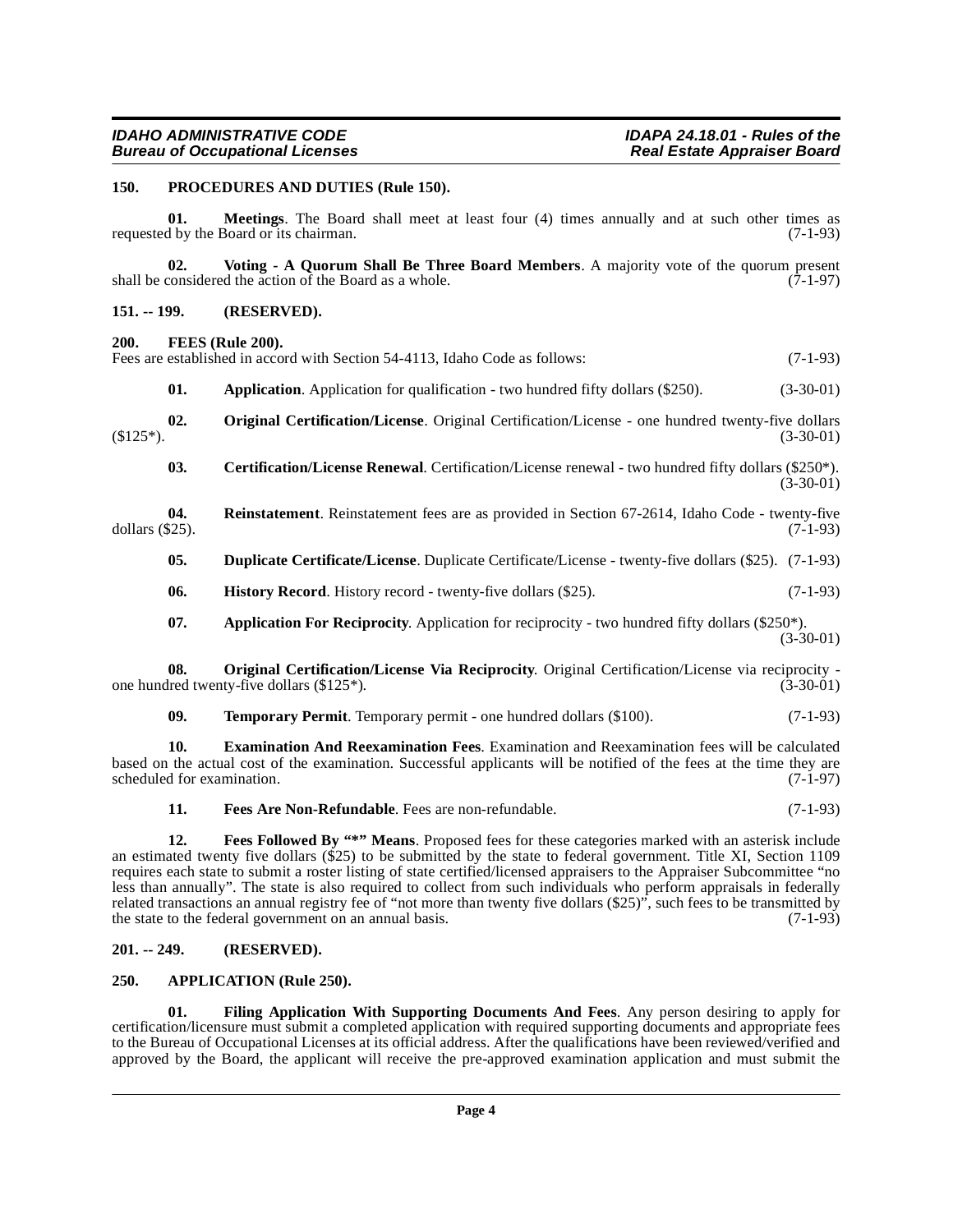appropriate fees to the examining entity. (7-1-97)

<span id="page-4-2"></span>**02.** Application Deadline Date. Completed applications must be received by the Executive Secretary at least thirty (30) days prior to the next scheduled board meeting in order to be reviewed by the Board. Applications received less than thirty (30) days in advance will be held until a subsequent meeting. (7-1-97)

<span id="page-4-4"></span>**03. Eligibility For Examination**. The qualified applicant will be assigned to the first available examination subsequent to determination of eligibility. (7-1-97)

#### <span id="page-4-0"></span>**251. -- 298. (RESERVED).**

#### <span id="page-4-5"></span><span id="page-4-1"></span>**299. REQUIREMENTS FOR LICENSURE/CERTIFICATION (Rule 299).**

All applicants for licensure/certification in any real estate appraiser classification must meet the following requirements in addition to those requirements set forth in Sections 300, 350, and 400 below. (7-1-97)

**01. Examination**. Successful completion of an examination approved by the Board pursuant to the ss of the Appraisal Foundation. (7-1-97) guidelines of the Appraisal Foundation.

#### <span id="page-4-3"></span>**02. Education**. (7-1-97)

a. Credit toward the classroom hour requirement may only be granted where the length of the educational offering is at least fifteen (15) hours, and the individual successfully completes an examination pertinent to the educational offering. (7-1-97) to the educational offering.

| b.             | Credit for the classroom hour requirement may be obtained from the following: | $(7-1-97)$ |
|----------------|-------------------------------------------------------------------------------|------------|
| $\mathbf{1}$ . | Colleges or Universities.                                                     | $(7-1-97)$ |
| ii.            | Community or Junior Colleges.                                                 | $(7-1-97)$ |
| iii.           | Any member of the Appraisal Foundation.                                       | $(7-1-97)$ |
| 1V.            | State or Federal Agencies or Commissions.                                     | $(7-1-97)$ |

v. Other providers approved by the Board. (7-1-97)

c. Only those courses completed preceding the date of application will be accepted for meeting educational requirements. (3-18-99)

d. Course credits which are obtained from the course provider by challenge examination without attending the course will not be accepted. (3-18-99)

Various appraisal courses may be credited toward the classroom hour education requirement. Applicants must demonstrate that their education involved coverage of all topics listed below. Licensed Residential and Certified Residential must include emphasis in one (1) to four (4) unit residential properties; Certified General must include emphasis in nonresidential properties.  $(7-1-97)$ must include emphasis in nonresidential properties.

|      | Influences on Real Estate Value.   | $(7-1-97)$ |
|------|------------------------------------|------------|
| ii.  | Legal Considerations in Appraisal. | $(7-1-97)$ |
| iii. | Types of Value.                    | $(7-1-97)$ |
| iv.  | Economic Principles.               | $(7-1-97)$ |
| V.   | Real Estate Markets and Analysis.  | $(7-1-97)$ |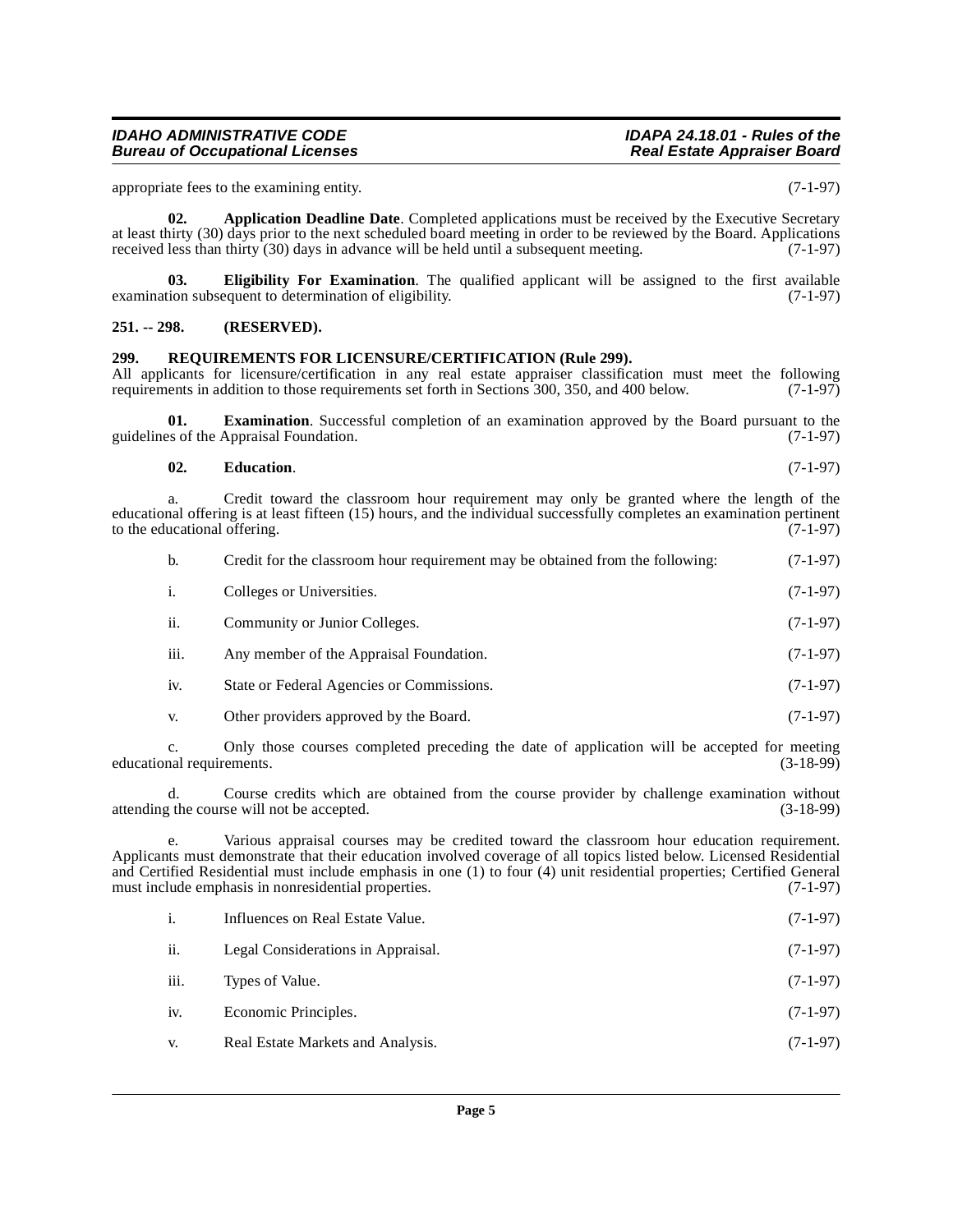| vi.   | Valuation Process.              | $(7-1-97)$ |
|-------|---------------------------------|------------|
| vii.  | Property Description.           | $(7-1-97)$ |
| vii.  | Highest and Best Use Analysis.  | $(7-1-97)$ |
| ix.   | Appraisal Statistical Concepts. | $(7-1-97)$ |
| X.    | Sales Comparison Approach.      | $(7-1-97)$ |
| xii.  | Site Value.                     | $(7-1-97)$ |
| xiii. | Cost Approach.                  | $(7-1-97)$ |
| xiv.  | Income Approach.                | $(7-1-97)$ |
| XV.   | Valuation of Partial Interests. | $(7-1-97)$ |
| xvi.  | Appraisal Standards and Ethics. | $(7-1-97)$ |

f. Advanced courses will be those courses for which an introductory or basic course is required. Typically classes titled "Introductory," "Basic," or "Principles" will not be accepted for advanced requirements. (7-1-97)

#### <span id="page-5-0"></span>**03. Experience**. (7-1-97)

a. The work product claimed for experience credit must be in conformity with the Uniform Standards of Professional Appraisal Practice or shall be in compliance with generally accepted standards which were in effect at the time those appraisals were prepared.

b. A year of experience is equal to a minimum of one thousand (1,000) hours worked during a consecutive twelve (12) month period. Regardless of the number of experience hours submitted or obtained during any twelve (12) month period, no more than one thousand (1,000) of those hours may be credited to meet this requirement. Hours obtained in excess of one thousand  $(1,000)$  hours during any consecutive twelve  $(12)$  month period may not be credited or carried over into the next twelve  $(12)$  month period.  $(7-1-97)$ period may not be credited or carried over into the next twelve  $(12)$  month period.

c. Only experience gained during the five (5) years preceding application will be considered for evaluation.  $(7-1-97)$ 

d. Acceptable non field appraisal experience includes, but is not limited to the following: Fee and Staff appraisal analysis, tax appraisal, appraisal analysis, review appraisal, real estate counseling, highest and best use analysis, and feasibility analysis/study.

e. An appraiser applying for certification/licensure must verify his completion of the required experience via affidavit, under oath subject to penalty of perjury, and notarized on a form provided by the Board.

(7-1-97)

i. To demonstrate experience the Board requires submission of a log which details hours claimed for experience credit. (7-1-97)

ii. The Board reserves the right to contact an employer for confirmation of length and extent of experience claimed. This may require an employer to submit appraisal reports and/or an affidavit. (7-1-97)

iii. The Board may request submission of written reports or file memoranda which substantiate an t's claim for experience credit. (7-1-97) applicant's claim for experience credit.

f. Ad valorem tax appraisers who demonstrate that they use techniques to value properties similar to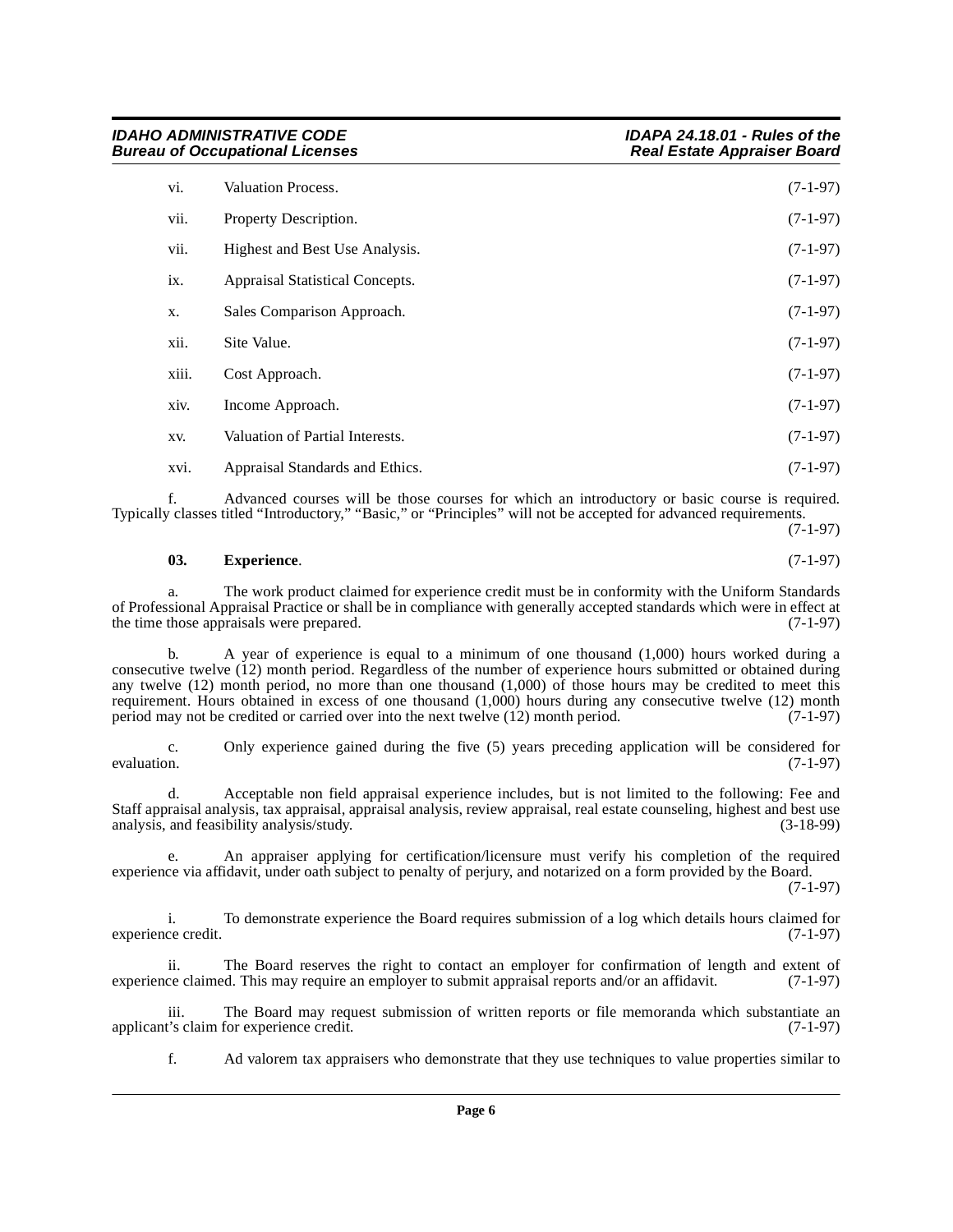| <b>IDAHO ADMINISTRATIVE CODE</b>       | IDAPA 24.18.01 - Rules of the      |
|----------------------------------------|------------------------------------|
| <b>Bureau of Occupational Licenses</b> | <b>Real Estate Appraiser Board</b> |

those used by appraisers and effectively use the process as defined in Subsection 010.10, Field Real Estate Appraisal Experience will receive experience credit. Experience will receive experience credit.

#### <span id="page-6-4"></span><span id="page-6-0"></span>**300. LICENSED RESIDENTIAL REAL ESTATE APPRAISER CLASSIFICATION APPRAISER QUALIFICATION CRITERIA (Rule 300).**

The state licensed residential real estate appraiser classification applies to the appraisal of residential real property consisting of one (1) to four (4) noncomplex residential units having a transaction value less than one million dollars  $(1,000,000)$  and complex one (1) to four (4) residential units having a transaction value less than two hundred fifty thousand dollars (\$250,000). Applicants must meet the following examination, education, and experience requirements in addition to complying with Section 299. Subsequent to being licensed, an individual must meet the continuing education requirement. (7-1-97) continuing education requirement.

**01. Education**. As a prerequisite to taking the examination for licensure as an Idaho Licensed Real Estate Appraiser, an applicant shall present evidence satisfactory to the board that he has successfully completed not less than ninety (90) classroom hours of courses in subjects related specifically to real estate appraisal approved by the board. Each applicant must have successfully completed not less than seventy (70) classroom hours of study related to those topics outlined under Subsection 299.02.e., the basic principles of real estate appraising. Not less than fifteen (15) and no more than twenty (20) classroom hours of studies within the last five (5) years specifically relating to the Uniform Standards of Professional Appraisal Practice, and Code of Ethics will be credited to the classroom hour requirement. (7-1-97)

**02.** Experience. Prerequisite to sit for the examination: (7-1-97)

a. Equivalent of two (2) years appraisal experience (see Subsection 299.03.b.). Experience documentation in the form of reports or file memoranda should be available to support the claim for experience. (7-1-97)

b. Of the required two thousand (2,000) hours, the applicant must accumulate a minimum of one thousand five hundred  $(1,500)$  hours from field real estate appraisal experience. The balance of five hundred (500) hours may include non field experience, refer to Subsection 299.03.c.  $(7-1-97)$ hours may include non field experience, refer to Subsection 299.03.c.

#### <span id="page-6-1"></span>**301. -- 349. (RESERVED).**

#### <span id="page-6-3"></span><span id="page-6-2"></span>**350. CERTIFIED RESIDENTIAL REAL ESTATE APPRAISER CLASSIFICATION APPRAISER QUALIFICATION CRITERIA (Rule 350).**

The State Certified Residential Real Estate Appraiser classification applies to the appraisal of residential properties of four (4) or less units without regard to transaction value or complexity. Applicants must meet the following examination, education, and experience requirements in addition to complying with Section 299. Subsequent to being certified an individual must meet the continuing education requirement. (7-1-97)

**01. Education**. As a prerequisite to taking the examination for certification as an Idaho Certified Residential Real Estate Appraiser, an applicant shall present evidence satisfactory to the board that he has successfully completed not less than one hundred twenty (120) classroom hours of courses in subjects related to real estate appraisal approved by the board. Each applicant must have successfully completed not less than ninety (90) classroom hours of study related to those topics outlined under Subsection 299.02.e., the basic principles of real estate appraising and thirty (30) classroom hours of advanced residential or non-residential specialized courses relating to the topics specified at Subsection 299.02.e. Not less than fifteen (15) and no more than twenty (20) classroom hours of studies within the last five (5) years specifically relating to the Uniform Standards of Professional Appraisal Practice, and Code of Ethics; will be credited to the classroom hour requirement.  $(\vec{7})$ -1-97)

#### **02. Experience**. (3-18-99)

a. Prerequisite to sit for the examination: Equivalent of three (3) years appraisal experience (see Subsection 299.03.b.). Experience documentation in the form of reports or file memoranda should be available to support the claim for experience. (3-18-99) support the claim for experience.

b. The applicant must accumulate a minimum of two thousand five hundred (2,500) hours of real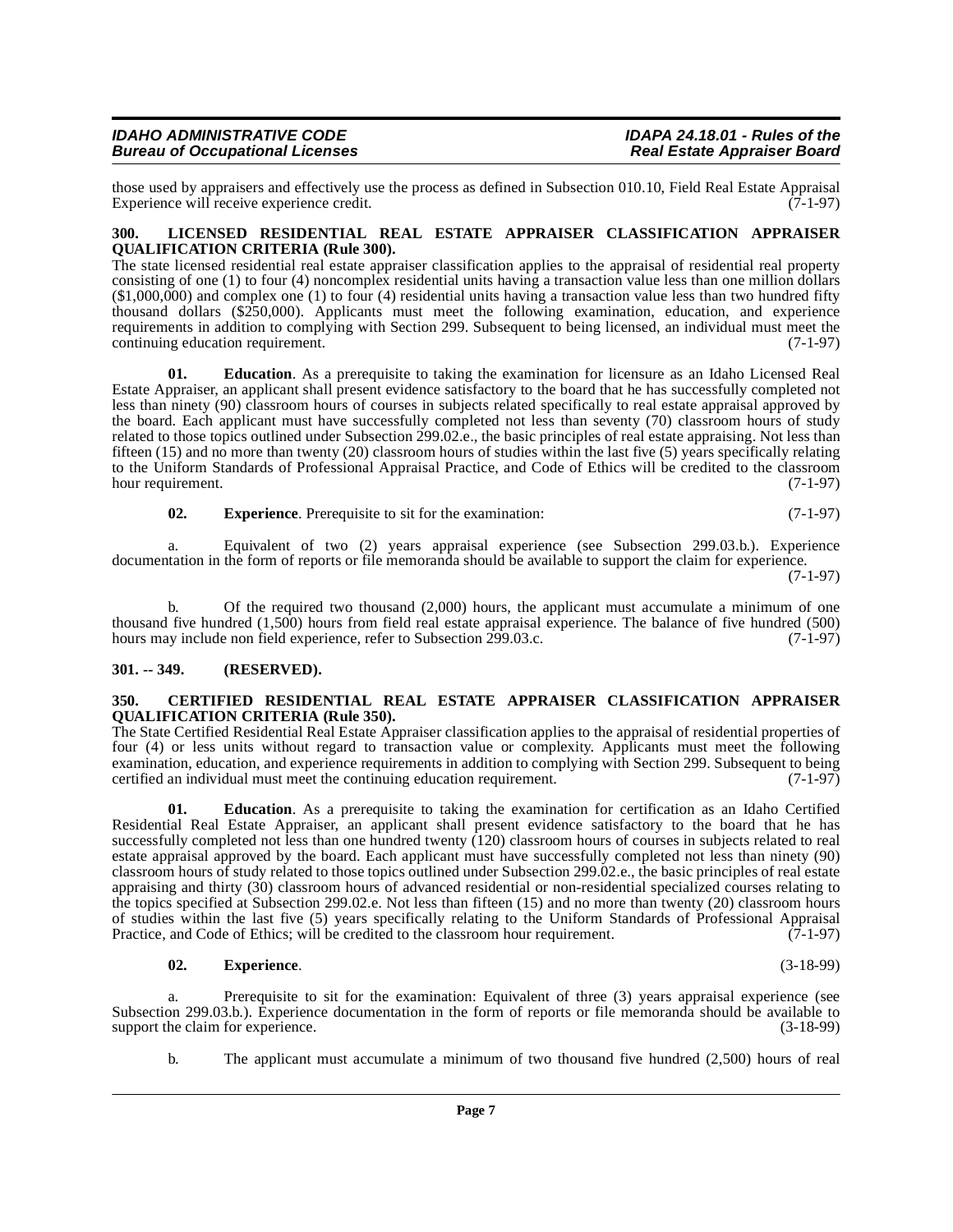estate appraisal experience in not less than thirty (30) months. Two thousand (2,000) hours of the experience shall be from residential field appraisal experience. The balance of five hundred (500) hours may include non field experience, refer to Subsection 299.03.c.

### <span id="page-7-0"></span>**351. -- 399. (RESERVED).**

#### <span id="page-7-3"></span><span id="page-7-1"></span>**400. CERTIFIED GENERAL REAL ESTATE APPRAISER CLASSIFICATION APPRAISER QUALIFICATION CRITERIA (RULE 400).**

The State Certified General Real Estate Appraiser classification applies to the appraisal of all types of real property. Applicants must meet the following examination, education, and experience requirements in addition to complying with Section 299. Subsequent to being certified, an individual must meet the continuing education requirement.

(7-1-97)

**01. Education**. As a prerequisite to taking the examination for certification as an Idaho State Certified General Real Estate Appraiser, an applicant shall present evidence satisfactory to the board that he/she has successfully completed not less than one hundred eighty (180) classroom hours of courses in subjects related specifically to real estate appraisal approved by the board. Each applicant must have successfully completed not less than one hundred sixty (160) classroom hours of study related to those topics outlined under Subsection 299.02.e. Not less than fifteen (15) and no more than twenty (20) classroom hours of studies within the last five (5) years specifically relating to the Uniform Standards of Professional Appraisal Practice, and Code of Ethics; and one hundred (100) classroom hours of advanced non residential specialized courses relating to the topics specified at Subsection 299.02.e. (7-1-97) Subsection 299.02.e.

#### **02. Experience**. (3-18-99)

a. Prerequisite to sit for the examination. Equivalent of three (3) years appraisal experience (See Subsection 299.03.b.). Experience documentation in the form of reports or file memoranda should be available to support the claim for experience. support the claim for experience.

b. The applicant must accumulate a minimum of three thousand (3,000) hours of appraisal experience in not less than thirty-six (36) months. Two thousand (2,000) hours of the experience must be nonresidential field appraisal experience. The balance of one thousand  $(1,000)$  hours may be solely residential experience or can include up to five hundred  $(500)$  hours of nonfield experience as outlined in Subsection 299.03.c.  $(4-5-00)$ up to five hundred (500) hours of nonfield experience as outlined in Subsection 299.03.c.

### <span id="page-7-4"></span><span id="page-7-2"></span>**401. CONTINUING EDUCATION (Rule 401).**

All certified/licensed appraisers must comply with the following continuing education requirements: (7-1-97)

<span id="page-7-6"></span>**01. Purpose Of Continuing Education**. The purpose of continuing education is to ensure that the appraiser participates in a program that maintains and increases his skill, knowledge and competency in real estate appraising. (7-1-97) appraising. (7-1-97)

**02. Hours Required**. The equivalent of fifteen (15) classroom hours of instruction in courses or seminars for each year during the three (3) years during the period preceding the renewal is required. (For example, a three (3) year certification term would require forty-five (45) hours. These hours may be obtained any time during the three (3) year term.  $(7-1-97)$ three  $(3)$  year term.

<span id="page-7-5"></span>a. A classroom hour is defined as fifty (50) minutes out of each sixty (60) minute segment. (7-1-93)

b. Credit toward the classroom hour requirement may be granted only where the length of the nal offering is at least two  $(2)$  hours.  $(7-1-97)$ educational offering is at least two  $(2)$  hours.

c. Credit for the classroom hour requirement may be obtained by accredited courses which have been approved by the appraisal members of The Appraisal Foundation. All other courses must have approval of the Board. (7-1-93)

d. Once every five (5) years an Idaho State Certified/Licensed Real Estate Appraiser will be required to attend fifteen (15) hours of a Uniform Standards of Professional Appraisal Practice course and receive a passing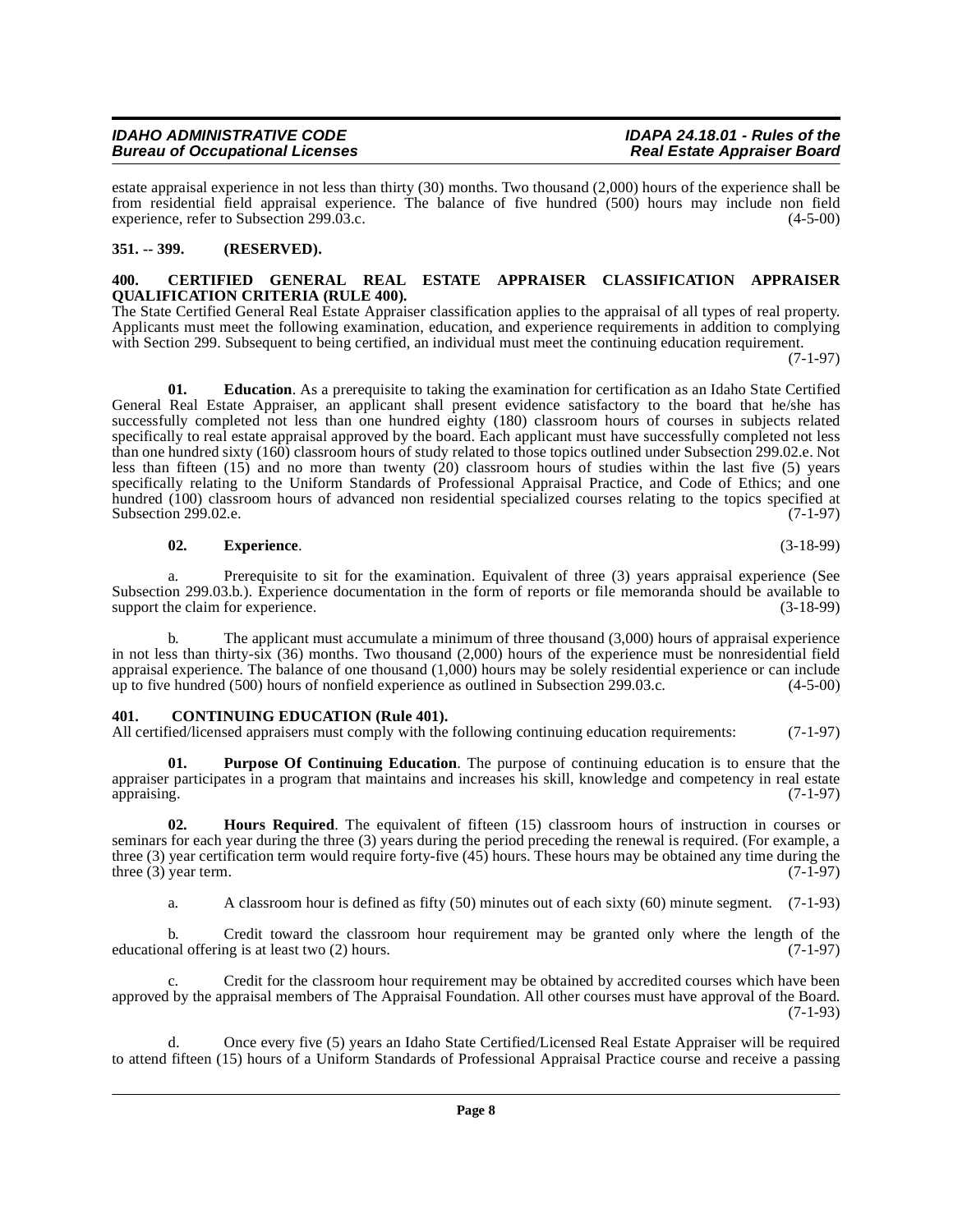grade on a course examination. (7-1-97)

<span id="page-8-11"></span>**03. Credit For Appraisal Educational Processes And Programs**. Continuing education credit may also be granted for participation, other than as a student, in appraisal educational processes and programs. Examples of activities for which credit may be granted are teaching, program development, authorship of textbooks, or similar activities which are determined to be equivalent to obtaining continuing education. (7-1-97)

<span id="page-8-18"></span>**04. Requirement When A Certificate/License Is Cancelled**. For each year (less than five (5)) in which a license is lapsed, cancelled, or otherwise non-renewed, fifteen (15) hours of continuing education must be obtained prior to reinstatement. (3-18-99)

#### <span id="page-8-0"></span>**402. -- 449. (RESERVED).**

#### <span id="page-8-17"></span><span id="page-8-1"></span>**450. RECIPROCITY (Rule 450).**

Applicant must comply with Section 54-4115, Idaho Code. (7-1-93)

<span id="page-8-20"></span><span id="page-8-16"></span><span id="page-8-13"></span>**01.** File Application. File applications on forms provided by the Board. (7-1-93)

**02. Submit Statement Verifying Certification/Licensure**. Submit current notarized statement verifying certification/licensure in good standing in another state. (7-1-93)

**03. Reciprocal License Issued**. No reciprocal license will be issued where the applicant was originally in a state other than that upon which the reciprocity application is based. (7-1-97) licensed in a state other than that upon which the reciprocity application is based.

#### <span id="page-8-2"></span>**451. -- 499. (RESERVED).**

#### <span id="page-8-21"></span><span id="page-8-3"></span>**500. TEMPORARY PRACTICE (Rule 500).**

<span id="page-8-19"></span>**01. Requirements For Issuance**. A permit to temporarily practice may be issued to individuals coming to Idaho who are certified/licensed in another state and are either transferring to Idaho or have a temporary assignment in Idaho. (7-1-93) assignment in Idaho.

<span id="page-8-15"></span>**02. Provide Proof Of Current Certification Or Licensure**. Must provide proof of current certification or licensure in good standing in another state or meet the requirements as set forth in these rules, and comply with Section 54-4115(3), Idaho Code, regarding irrevocable consent. (7-1-93) comply with Section 54-4115(3), Idaho Code, regarding irrevocable consent.

<span id="page-8-8"></span>**03. Assignments And Length Of Time Permit Will Be Issued**. Permit to temporarily practice will be issued on a per appraisal assignment basis for a period not to exceed six (6) months. A temporary permit may be extended one (1) time only. (3-18-99) extended one  $(1)$  time only.

#### <span id="page-8-4"></span>**501. -- 524. (RESERVED).**

#### <span id="page-8-12"></span><span id="page-8-5"></span>**525. DISCIPLINE (Rule 525).**

<span id="page-8-9"></span>**01.** Civil Fine. The Board may impose a civil fine not to exceed one thousand dollars (\$1,000) upon a or certified real estate appraiser for each violation of Section 54-4107(1). Idaho Code. (3-18-99) licensed or certified real estate appraiser for each violation of Section 54-4107(1), Idaho Code.

<span id="page-8-10"></span>**02. Costs And Fees**. The Board may order a licensed or certified real estate appraiser to pay the costs and fees incurred by the Board in the investigation or prosecution of the licensee for violation of Section 54-4107(1), Idaho Code. (3-18-99) Idaho Code. (3-18-99)

#### <span id="page-8-6"></span>**526. -- 549. (RESERVED).**

#### <span id="page-8-14"></span><span id="page-8-7"></span>**550. LEGAL ADVICE (Rule 550).**

All legal advice shall be furnished the Board by the Office of the Attorney General of the state of Idaho or such legal advice may be furnished by private legal counsel with the approval of the Board and where the budget permits.

(7-1-93)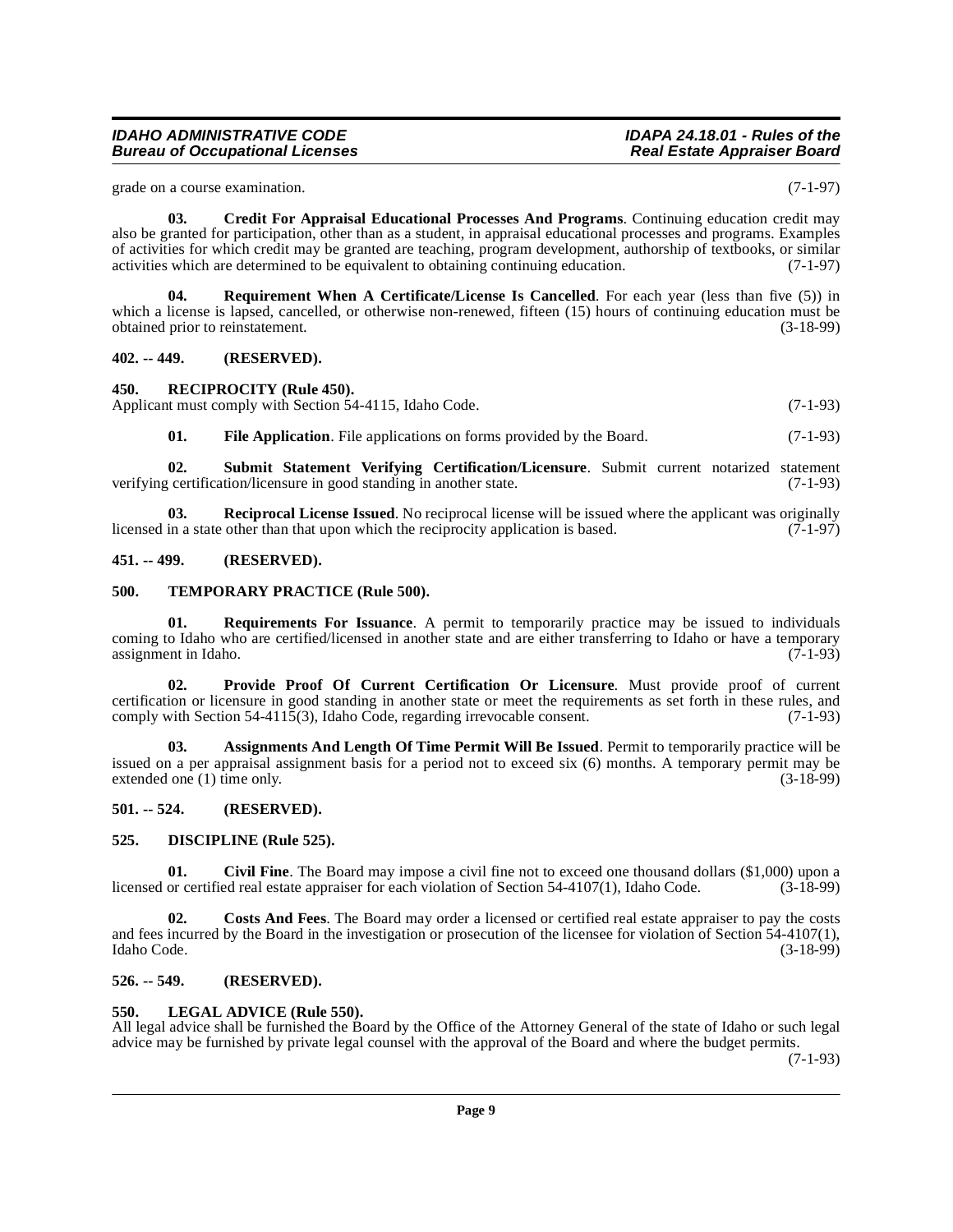#### <span id="page-9-0"></span>**551. -- 599. (RESERVED).**

#### <span id="page-9-9"></span><span id="page-9-1"></span>**600. AMENDMENTS (Rule 600).**

The Board may propose to amend these Rules at any meeting of the Board by a favorable vote of three (3) members present, providing a copy of the proposed amendment shall have been mailed to each member of the Board at least fifteen (15) days prior to the meeting at which the amendment is to be considered and that such amendment is made in accordance with the requirements of the law. (7-1-93)

#### <span id="page-9-2"></span>**601. -- 649. (RESERVED).**

#### <span id="page-9-10"></span><span id="page-9-3"></span>**650. RULES OF PROCEDURE UNDER THE ADMINISTRATIVE PROCEDURE ACT (Rule 650).**

All procedures available under the Board of Real Estate Appraisers shall be those adopted by the Bureau of Occupational Licenses. (7-1-93)

#### <span id="page-9-4"></span>**651. -- 699. (RESERVED).**

#### <span id="page-9-11"></span><span id="page-9-5"></span>**700. UNIFORM STANDARDS OF PROFESSIONAL APPRAISAL PRACTICE/CODE OF ETHICS (Rule 700).**

Rules of conduct of the Appraisal Foundation which includes the Uniform Standards of Professional Practice and Code of Ethics, are hereby adopted as the rules of conduct and code of ethics for all Idaho State Certified/Licensed<br>Real Estate Appraisers. (7-1-93) Real Estate Appraisers.

#### <span id="page-9-6"></span>**701. -- 799. (RESERVED).**

### <span id="page-9-7"></span>**800. RULE MAKING HISTORY PRIOR TO JULY, 1993 (Rule 800).**

Adopted by Emergency January 7, 1992, Effective April 15, 1991, Adopted December 16, 1992, Effective January 5, 1993. 1993. (7-1-93)

<span id="page-9-8"></span>**801. -- 999. (RESERVED).**